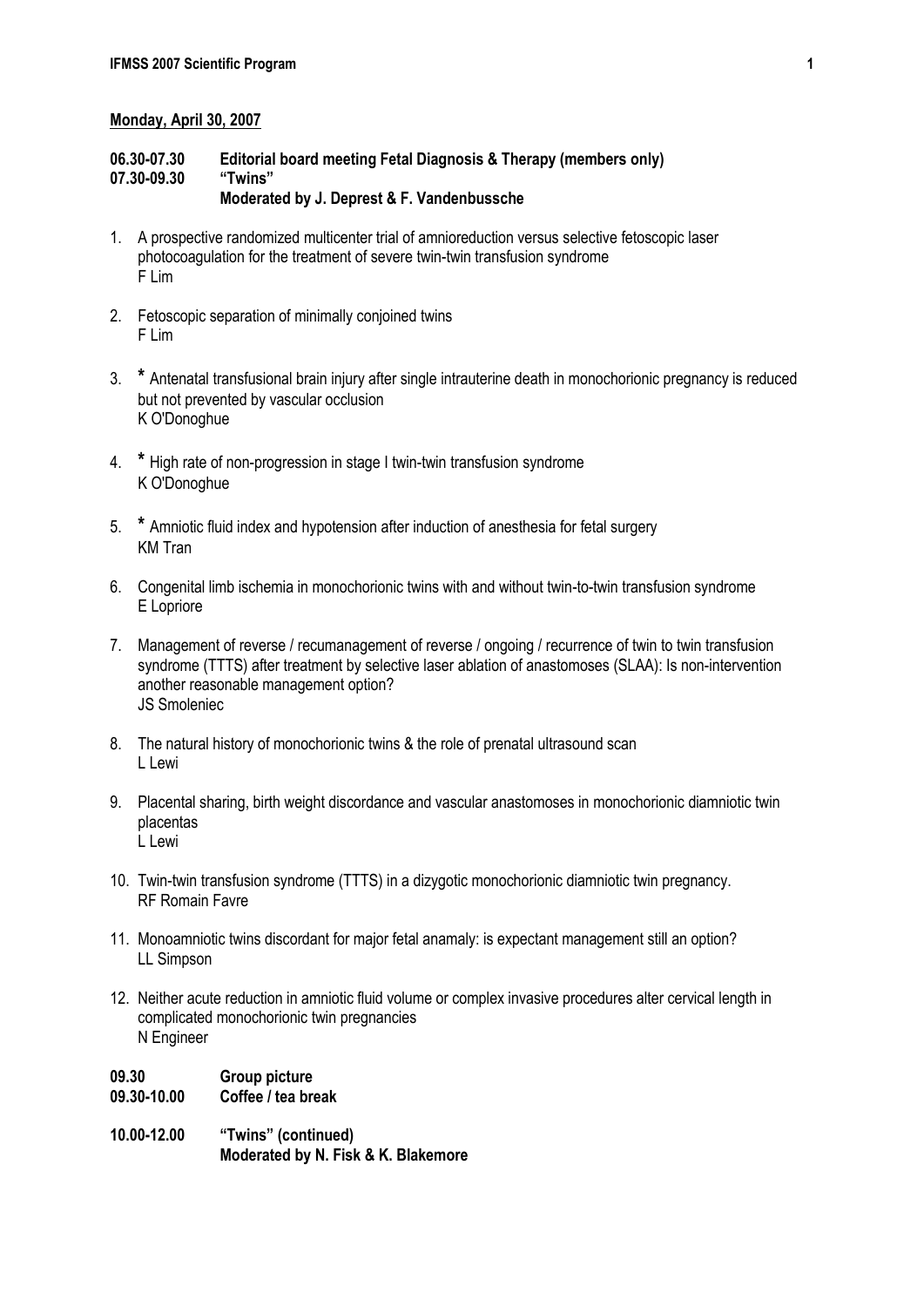- 13. Multimodality and sequential therapy for twin-twin transfusion syndrome: a stage based approach to the use of amnioreduction, selective fetoscopic laser photocoagulation, and intrafetal radiofrequency ablation. F Lim
- 14. Perinatal outcome of umbilical cord radiofrequency ablation for Twin Reversed Arterial Perfusion (TRAP) sequence F Lim
- 15. RFA vs cord coagulation in complex monochorionic pregnancies MW Bebbington
- 16. The CHOP cardiac score for TTTS: effect of treatment with laser ablation MW Bebbington
- 17. Survival after laser surgery for TTTS: When are they out of the woods? C. Muratore
- 18. Measurement of blood flow through a single placental arterio-venous anastomosis in a monochorionic twin pregnancy FPHA Vandenbussche
- 19. **\*** ICG fluorscopy for the visualization of the placental vascular network a feasibility study K Harada
- 20. Modeling acardiac twins MJC van Gemert
- 21. Acardiac twin circulation MJC van Gemert
- 22. Twin-twin transfusion syndrome without arteriovenous anastomoses MJC van Gemert
- 23. **\*** Composite-type optical fiberscope for laser surgery for twin–to-twin transfusion syndrome (TTTS) H Yamashita

#### **"Intra uterine transfusion" Moderated by K. Moise & W. Holzgreve**

- 24. **\*** Fetal blood volume is not related with severity of hemolytic anemia or with umbilical venous flow velocity in anemia. SA Pasman
- 25. **\*** Fluid loss during intrauterine transfusion SA Pasman
- 26. Neurodevelopmental impact of in utero fetal exposure to fentanyl and isoflurane R Brusseau
- **12.00-13.00 Lunch break**
- **13.00-14.30 "Intra uterine transfusion" (continued) Moderated by K. Moise & W. Holzgreve**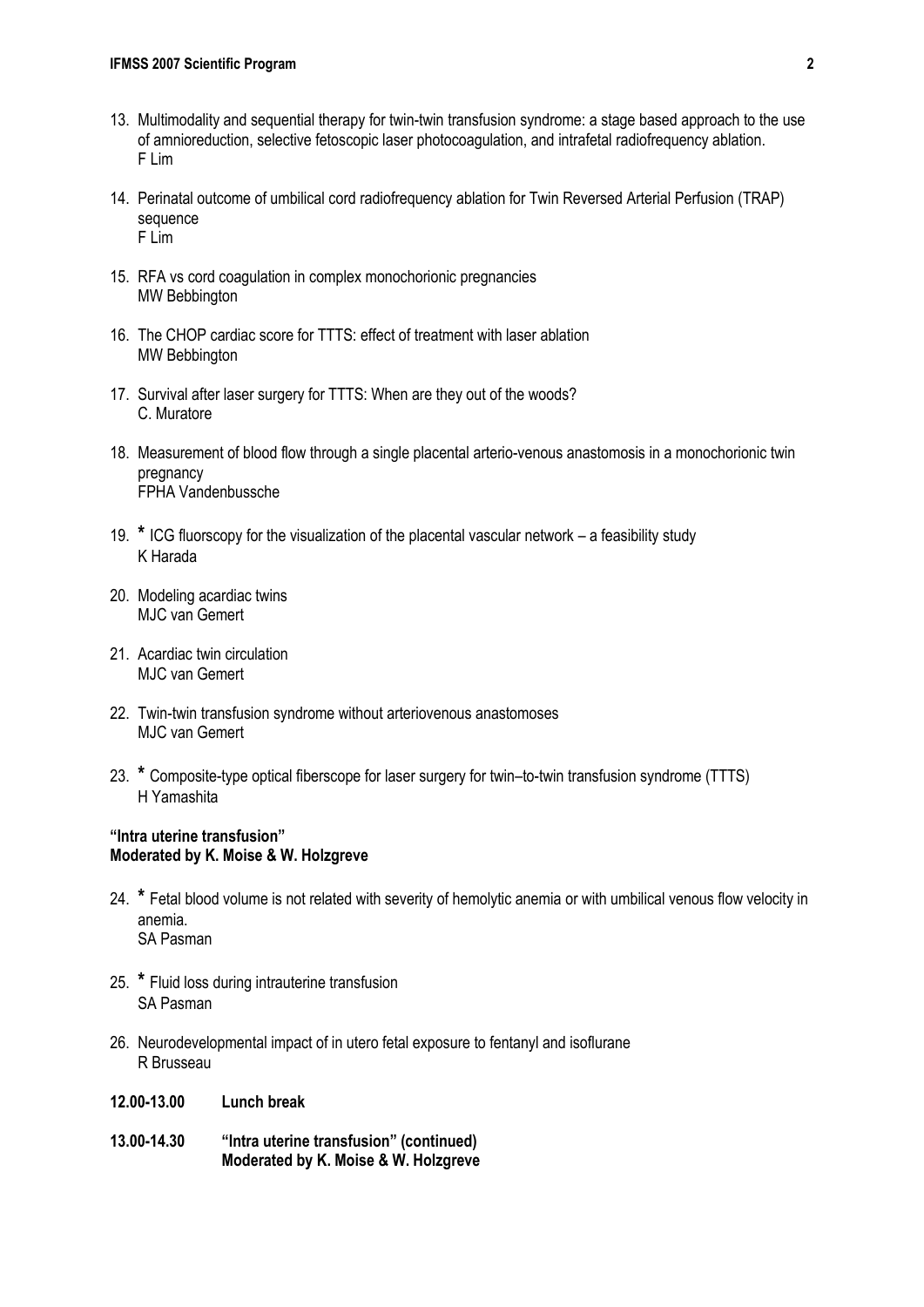- 27. The use of intraperitoneal alfentanil and cisatracurarine for fetal analgesia and neuromuscular blockade during intrauterine procedures. P Conner
- 28. The safety of intrauterine blood transfusion: evaluation of 1200 procedures. IL van Kamp
- 29. Non- invasive prenatal diagnosis of fetal Kell group (KEL 1) from maternal plasma W Holzgreve

### **"Abdomen" Moderated by A. Johnson & D. Skupski**

- 30. A case report of mirror syndrome: a novel approach to therapy with fetal peritoneal-amniotic shunt F Lim
- 31. Antenatal biochemical expression of cystinuria FM Muller
- 32. Clinical significance of non-visualized fetal gall-bladder FM Muller
- 33. CAPSNET: A population-based pediatric surgical network and database for analyzingiIncidence, treatment and outcome of surgical birth defects: the first 90 cases of gastroschisis JM Laberge
- 34. **\*** CAPSNET: A population-based pediatric surgical network and database for analyzing incidence, treatment and outcomes of surgical birth defects: ultrasound predictors of outcome in antenatally diagnosed gastroschisis TL Pressey
- 35. **\*** Molecular markers of intestinal dysmotility in a rabbit model of gastroschisis JT Stephenson
- **14.30-15.00 Tea break**
- **15.00-16.30 "Abdomen" (continued) Moderated by M. Harrison & L. Lewi**
- 36. In utero coverage of bladder exstrophy with a collagen biomatrix in fetal sheep PP van den Berg
- 37. Coverage of the eviscerated bowel in an experimental gastroschisis in fetal sheep with a collagen biomatrix PP van den Berg
- 38. Fetal obstructive uropathy: is urine sampling useful for prenatal counselling? V Bunduki
- 39. Posterior Urethral Valve (PUV). Outcome of 8 consecutive vesicoamniotic shunting. RF Favre
- 40. "Posterior Urethral Valves". A cautionary tale K Pringle
- 41. Massive vesico-ureteric reflux in neonatal boys: is this a minimalist version of Prune-Belly syndrome? K Pringle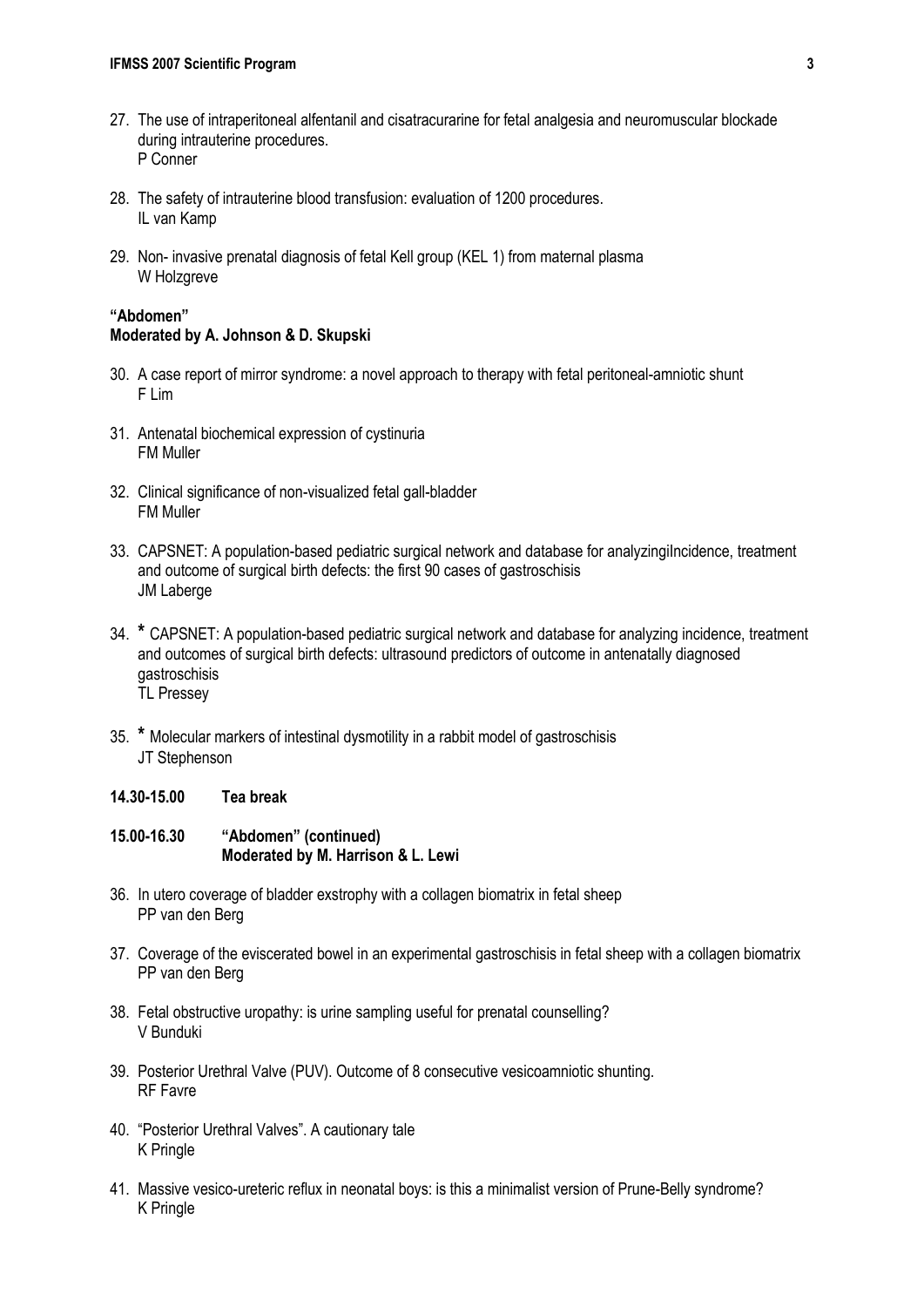- 42. Sacrococcygeal teratoma: prenatal surveillance, growth and pregnancy outcomes in 52 Cases MP Johnson
- 43. **\*** Miniature forceps manipulator for intrauterine fetal surgery: mechanical performance evaluation H Yamashita
- 44. Yet another non predictor in the evaluation of fetuses with lower urinary tract obstruction: fetal serum β-2 microglobulin before and after bladder shunting U Nicolini

Electronic patient database: an introduction to the sunset tour FJ Klumper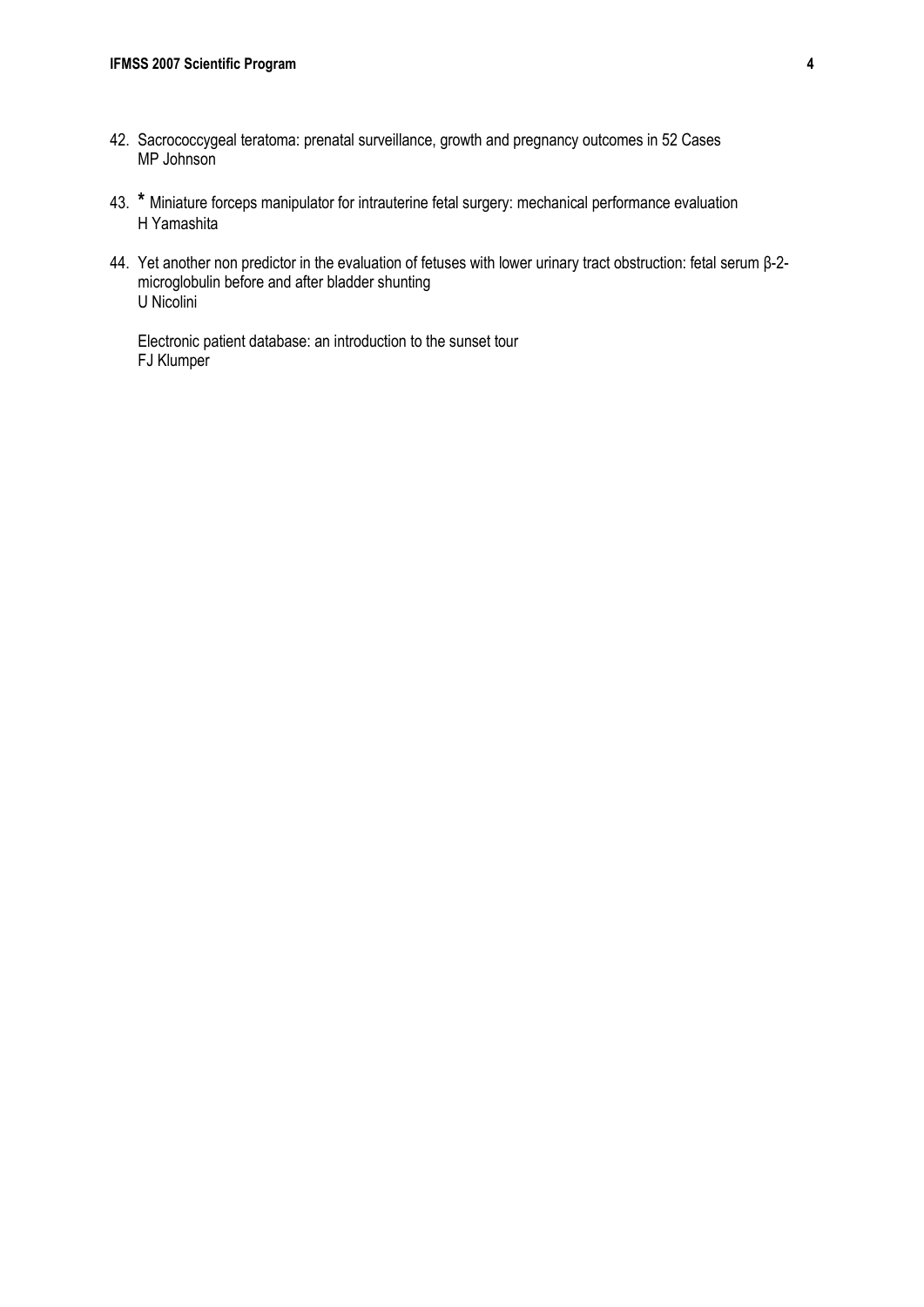#### **Tuesday, May 1st**

- **06.30-07.30 Board meeting IFMSS (members only)**
- **07.30-09.30 "Lungs" Moderated by K. Pringle & J. Laberge**
- 1. Approaching 100% survival in high risk CHD: implications for fetal interventions. EY Yang
- 2. Fetal hydrops and hydrothorax due to pulmonary sequestration: no shunting needed with laser treatment FJ Klumper
- 3. **\*** Laser ablation of the abnormal vessel in a hydropic fetus with pulmonary sequestration R Ruano
- 4. **\*** Four-dimensional ultrasound guidance of fetal tracheal occlusion in congenital diaphragmatic hernia R Ruano
- 5. **\*** Predicting perinatal outcome using fetal pulmonary artery diameters in isolated congenital diaphragmatic hernia R Ruano
- 6. **\*** Predicting perinatal outcome using different fetal lung measurements in isolated congenital diaphragmatic hernia R Ruano
- 7. Fetoscopic endoluminal tracheal occlusion proposal for two clinical studies J Deprest
- 8. Maternal hyperoxygenation test as a predictor of neonatal outcome in fetuses with congenital diaphragmatic hernia J Deprest
- 9. Observed to expected lung area to head circumference ratio in the prediction of survival in fetuses with isolated diaphragmatic hernia J Deprest
- 10. Giant fetal rhabdomyoma: The rare case requiring EXIT ECMO G Mychaliska
- 11. Main bronchus occlusion for treatment of congenital diaphragmatic hernia in fetal lambs JM Biard
- 12. Maturation of lung surfactant is not delayed in human fetuses with congenital diaphragmatic hernia (CDH). A Benachi
- 13. **\*** Pulmonary artery muscularization is reduced by fetal glucocorticoids (FG) in lambs with diaphragmatic hernia (DH) following tracheal occlusion (TO). MG Davey
- **09.30-10.00 Coffee / tea break**
- **10.00-12.00 "Lungs" (continued) Moderated by S. Papapoulos & G. Ryan**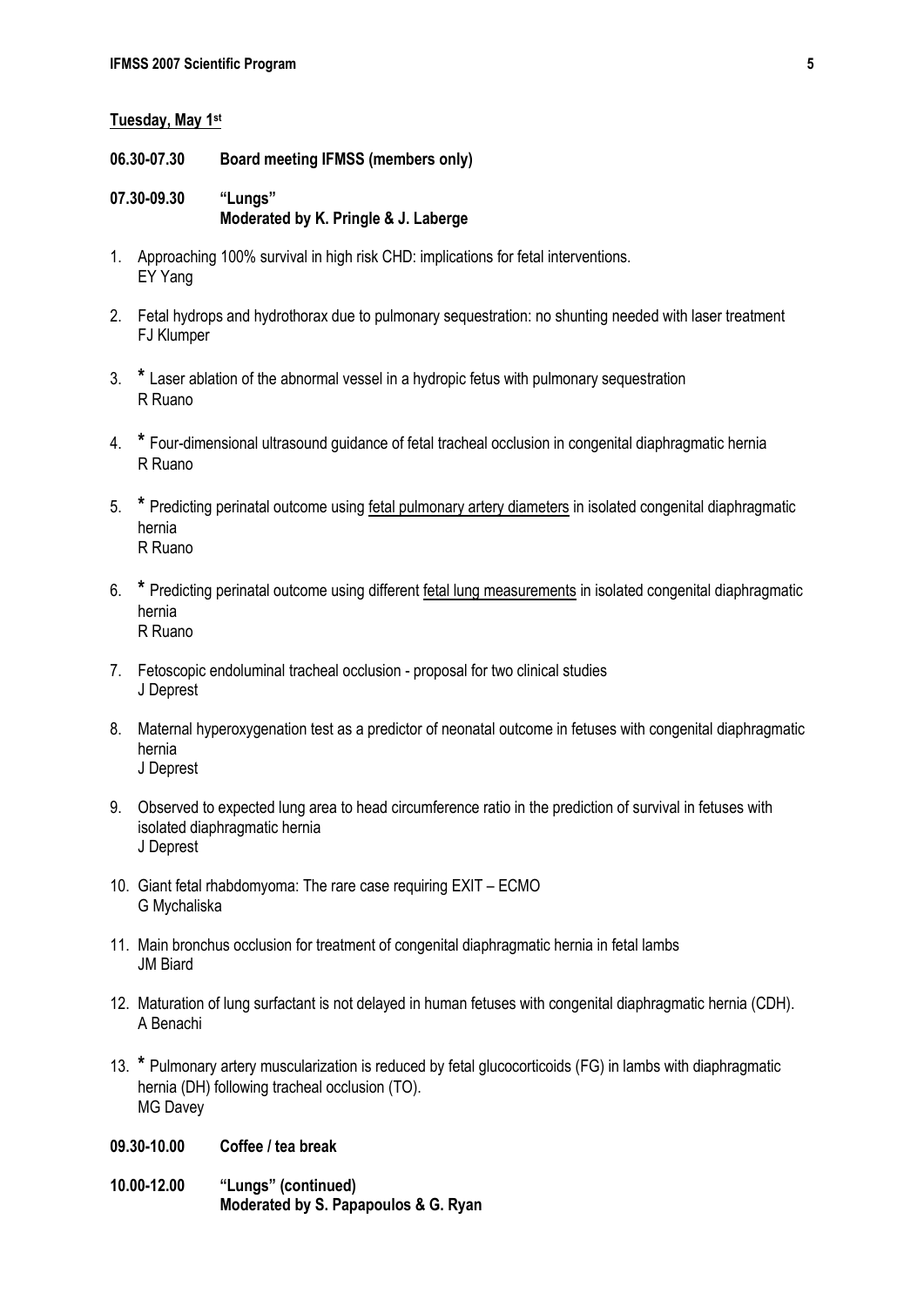- 14. Tissue engineering for diaphragmatic replacement with collagen matrices. Preliminary results. A Eggink
- 15. Prenatal prediction of neonatal morbidity in congenital diaphragmatic hernia: a multicenter study. J Deprest
- 16. Randomized trial comparing neonatal survival following expectant management versus amnioinfusion in PPROM <25 wks with oligohydramnios. J Deprest
- 17. Three cases of 2nd trimester prenatal diagnosis of CHAOS due to laryngeal atresia: different natural histories, difficulties for prenatal counselling L Otano

### **"Head and Spine" Moderated by S. Papapoulos & G. Ryan**

- 18. Intrauterine maxillary reconstruction of cleft-like defects in the mid-gestational sheep model by gingivoperiosteoplasty NA Papadopulos.
- 19. Isolated fetal cerebral ventriculomegaly: correlation of the atrium diameter with postnatal prognosis V Bunduki
- 20. Lower extremity neuromotor function and ambulatory potential following fetal and neonatal MMC repair MP Johnson
- 21. Management of Myelomeningocele Study (MOMS): Update EY Yang
- **12.00-13.00 Lunch break**
- **13.00-14.30 "Progenitor Cells" Moderated by D. Fauza & T. Bui**
- 22. A novel ex vivo model for development of closure techniques for ruptured fetal membranes AS Mallik
- 23. A study to determine the effect of the ABO blood group on the ex-vivo expansion of umbilical cord CD34+ cells JSF Santolaya
- 24. Development of primate embryonic stem cell-derived hematoendothelial progenitors for prenatal allogeneic transplantation. A Shaaban
- 25. **\*** Donor MHC class I expression regulates the fetal NK cell immune response in prenatal transplantation E Durkin
- 26. European program on Soft Tissue Engineering for Children PP van den Berg
- 27. **\*** Microchimeric fetal cells contribute to maternal tissue repair after pregnancy K O'Donoghue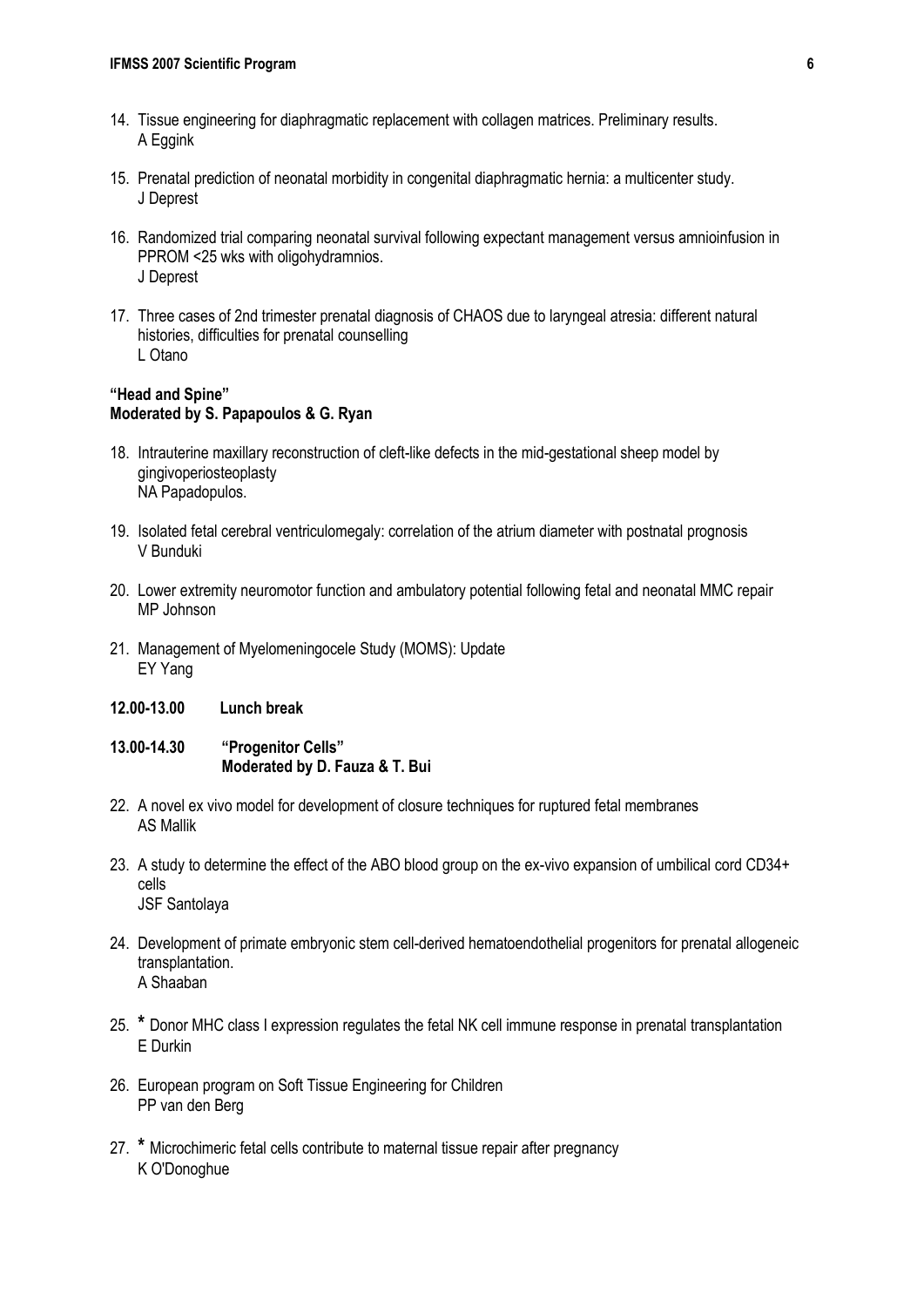- 28. Intrauterine transplantation of first-trimester fetal mesenchymal stem cells rescues osteogenesis imperfecta phenotype N Fisk
- 29. Fetal stem cells for fetal transplantation M Westgren
- 30. **\*** Mechanisms for trans-endothelial migration of human fetal mesenchymal stem cells J Chan
- 31. **\*** Mid-gestation endothelial progenitor cells are found within the fetal liver and circulates in fetal blood in high frequencies J Chan
- **14.30-15.00 Tea break**

**15.00-17.00 "Progenitor Cells" (continued) Moderated by M. Westgren & C. Jörgensen**

- 32. A comparison of cartilaginous constructs engineered from amniotic-, bone marrow-, and umbilical cord bloodderived mesenchymal progenitor cells DO Fauza
- 33. The impact of cell source on the phenotype and ex vivo expansion kinetics of perinatal mesenchymal progenitor cells: implications for cell-based therapies DO Fauza
- 34. Initial steps towards regulatory validation of clinical trials of mesenchymal amniocyte-based fetal tissue **Engineering** DO Fauza
- 35. Fetal artery healing: differences in endothelial cell proliferation and chemokine expression may explain lack of inflammation and scarring DL Cass

## **"Prenatal Diagnosis" Moderated by M. Evans & P. van den Berg**

- 36. Decreased prenatal detection of Down syndrome and increased incidence of Down syndrome births associated with application of 1st and second trimester screening and genetic sonogram for RISK REDUCTION in advanced maternal age patients. GPH Henry
- 37. Fetal hydronephrosis; prevalence, natural history and postnatal consequences S Ek
- 38. Fetal outcome following primary CMV infection S Lipitz
- 39. Fetal CMV infection with negative maternal IgM; a case report K Adam
- 40. Genetic Ultrasound: 99% detection rate for trisomies 13, 18 and 21 GRD DeVore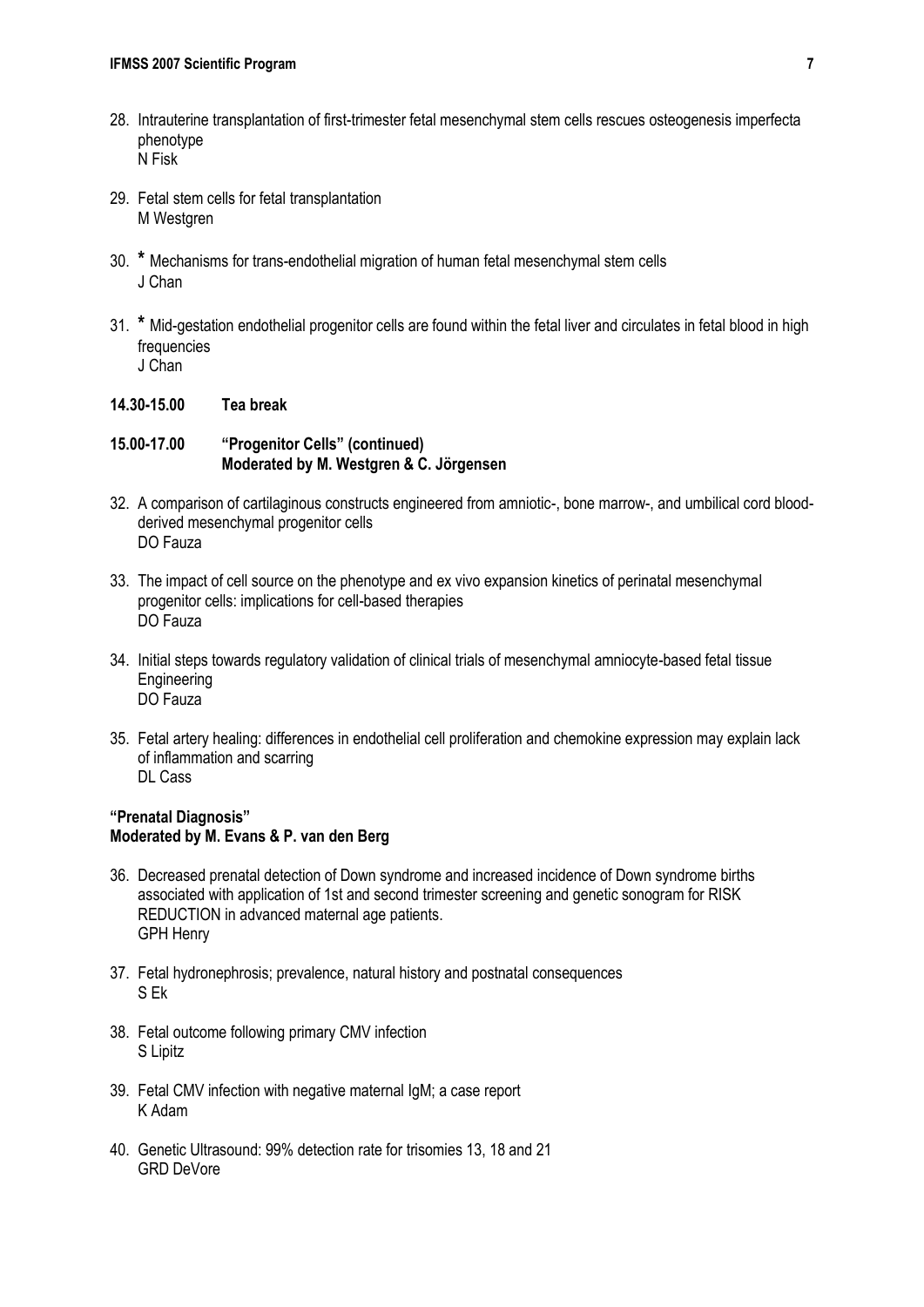- 41. Is the prevalence of second trimester findings in Down Syndrome fetuses independent from the measurement of the nuchal translucency in the first trimester? V Bunduki.
- 42. Live born Down Syndrome is increasing as invasive testing decreases. N Ginsberg
- 43. Medical genetics in fetal medicine: a paradigm for level II centers M Michelson
- 44. Negative predictive value of maternal serum markers for Down syndrome screening in patients ages 38 years and over FM Muller
- 45. Non-invasive prenatal diagnosis of HbBarts Thalassaemia M Choolani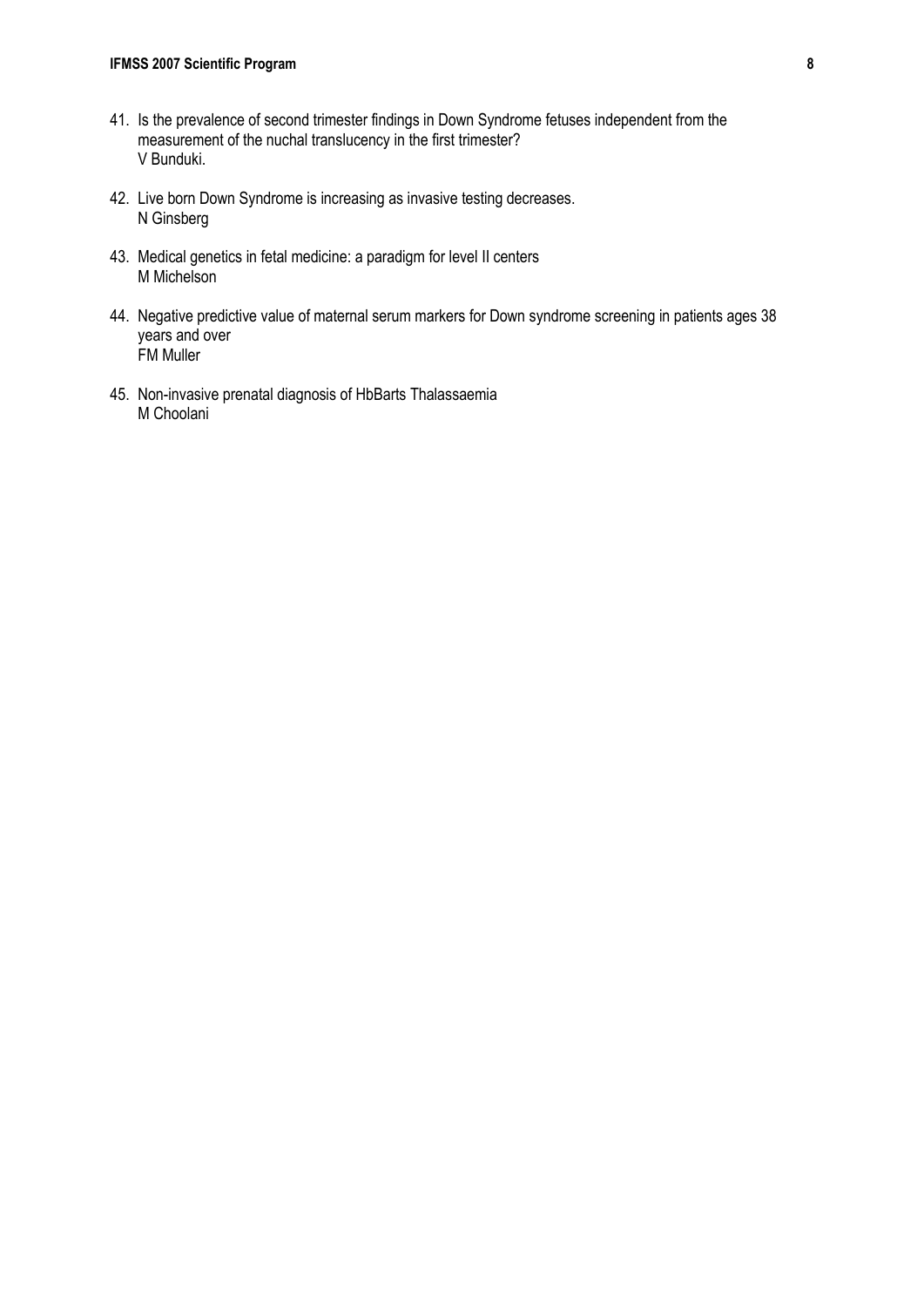#### **Wednesday, May 2nd**

- **07.30-08.30 Business meeting**
- **08.30-09.30 "The internet and multicenter studies" Moderated by U. Nicolini & F. Luks**
- 1. Eurofetus: an update J Deprest
- 2. Interactive web portal for fetal therapy M Harrison
- 3. Nafnet: an update M Johnson
- 4. The SAFE Triobank: implementing non-invasive prenatal diagnosis TH Bui

#### **"Prenatal Diagnosis"(continued) Moderated by U. Nicolini & F. Luks**

- 5. Rapid aneuploidy detection methods and role of microarray-based comparative genomic hybridization in prenatal diagnosis TH Bui
- 6. Persistent cloaca: a 10 year review of prenatal diagnosis F Lim
- 7. Vitamin K embryopathy post-maternal gastric bypass: a case of fetal rhizomelic chondrodysplasia punctata V Sachar
- **09.30-10.00 Coffee / tea break**

#### **10.00-12.30 "New Techniques, Ethics and more" Moderated by C. Weiner & R. Zimmerman**

- 8. A randomized study to assess two different techniques of aspiration while performing transabdominal chorion villous sampling U Nicolini
- 9. A model for depiction of comprehensive fetal cardiovascular evaluations J Santolaya
- 10. Successful fetoscopic devascularization of chorioangioma by combined use of bipolar electrocautery and Diode laser F Lim
- 11. A study comparing prevalence of depression and coping strategies among the deaf and fit children J Nalugya
- 12. Ethical challenges in maternal-fetal surgery OO Olutoye